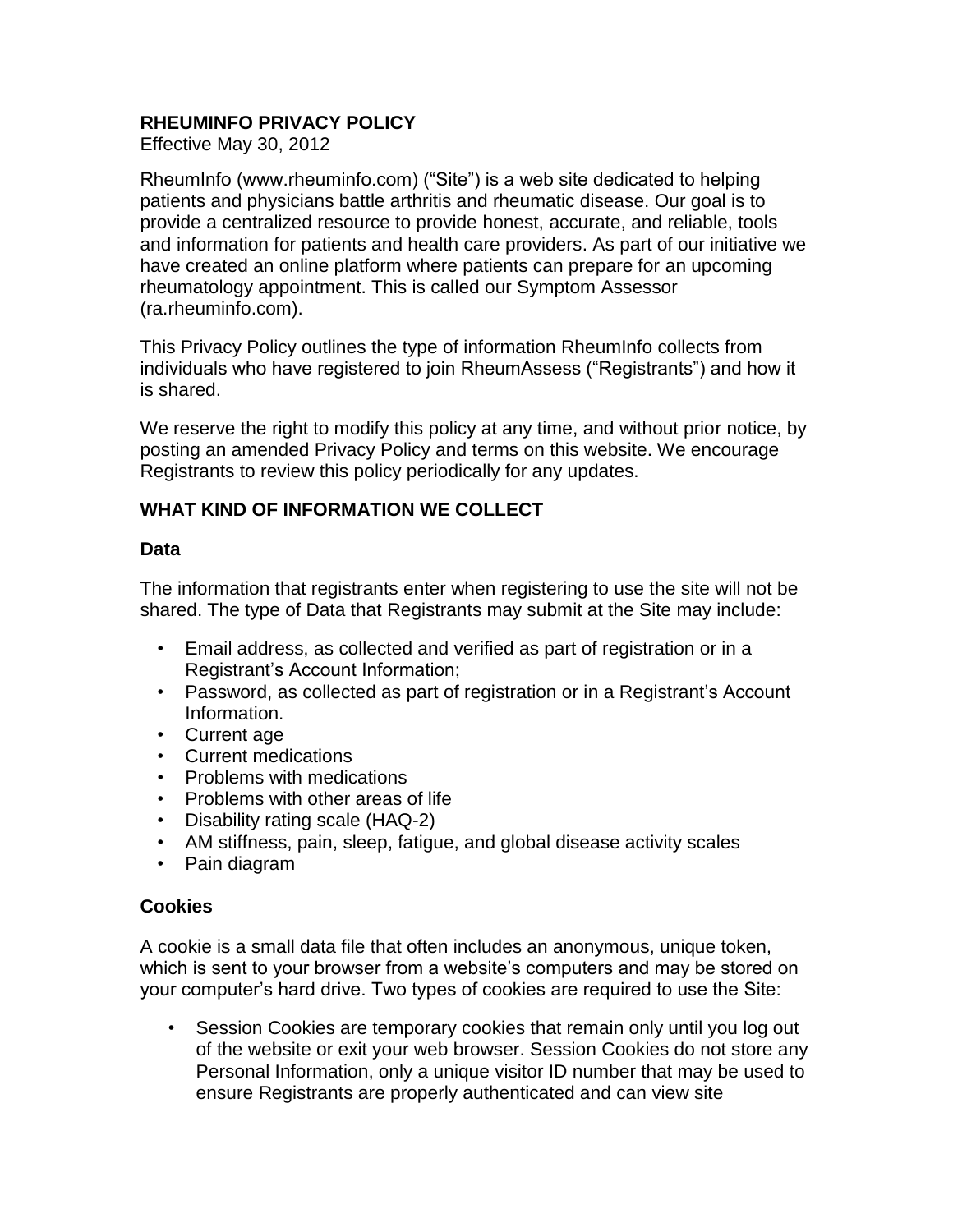information.

• Persistent Cookies remain in the cookie file of your browser for much longer, even after you leave the Site. Persistent Cookies also do not store any Personal Information. Persistent Cookies store preferences that should persist from visit to visit, like "Remember Me," and a unique token to enable us to understand how Registrants use the Site.

### **HOW YOUR DATA IS USED**

Registrants can be assured that every piece of information they submit (even if it is not currently displayed) will not be shared with anyone. We store this information only to make future visits and updates to your symptom assessment that much easier.

RheumInfo may share or disclose data where required by law or to comply with a legal process.

In the event RheumInfo goes through a business transition, such as a merger, acquisition by another organization, or sale of all or a portion of its assets, the data might be among the assets transferred. Registrants will be notified via this site of any such change in ownership or control of Personal Information.

Data is viewable via My Profile and through aggregated reports that are made available only to you. Data is only used to help registrants save time, maximize efficiency, and maximize consistency with future symptom assessments.

RheumInfo may also periodically ask registrants to complete short surveys about their experiences. This survey data are analyzed and may be shared with the rheumatology community. Registrant participation in these surveys is not required, and refusal to do so will not impact a Registrant's experience on the Site.

### **SECURITY ISSUES**

Rheuminfo takes commercially reasonable technical precautions to help keep Registrant data secure.

The only piece of data we collect that could possibly be used to identify you is an e-mail address. To keep this data safe, we use public-key cryptography. When an e-mail address is stored it is encrypted using a public key. However to decrypt the e-mail address a private key is required. This private key is only known to RheumInfo and is not stored on our public web server. Dr. Thompson does not have access to the private key.

User passwords are stored in an encrypted form known as a hash. It is not possible to recreate your actual password from its cryptographic hash.

### **RISKS AND BENEFITS**